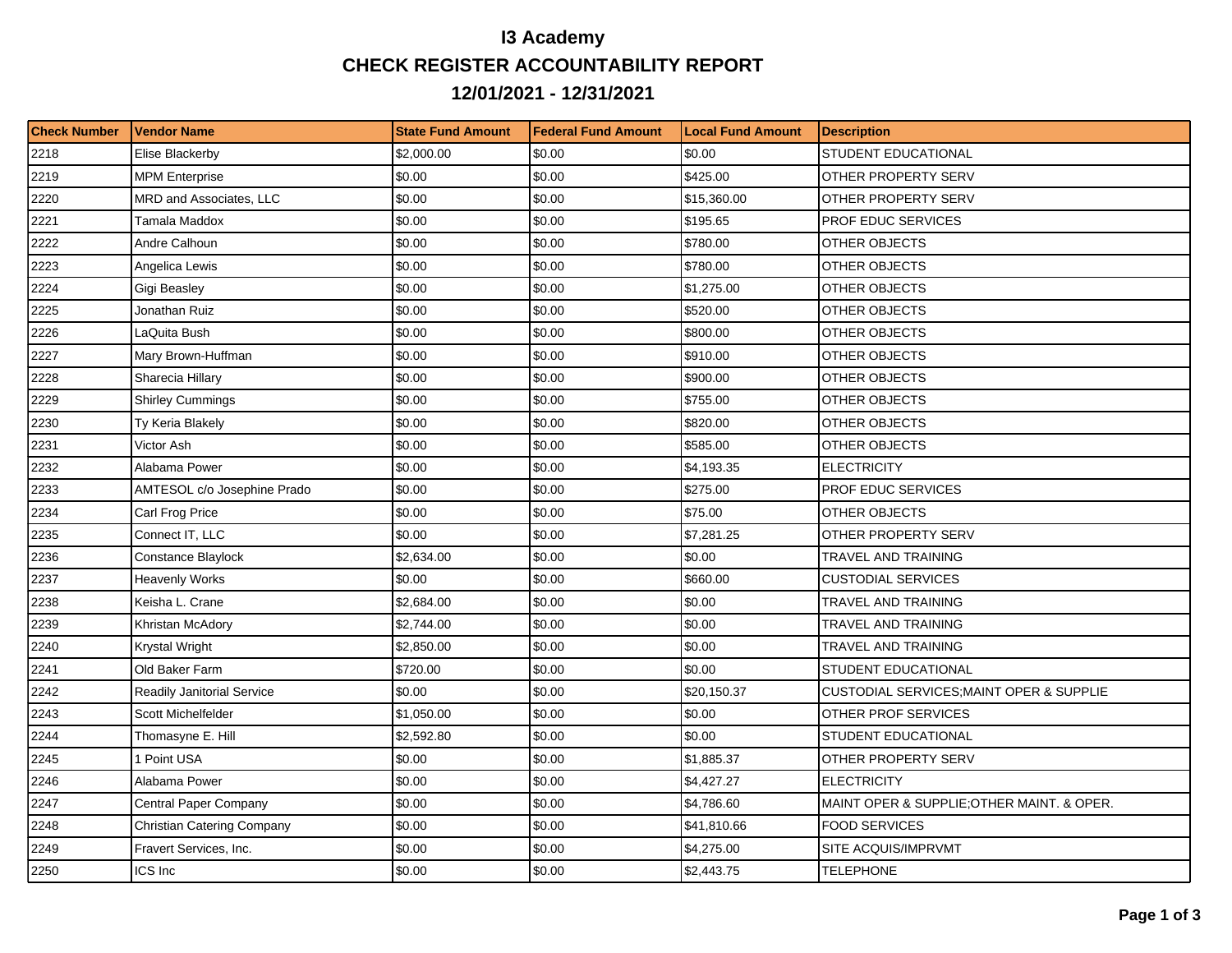| <b>Check Number</b> | <b>Vendor Name</b>                    | <b>State Fund Amount</b> | <b>Federal Fund Amount</b> | <b>Local Fund Amount</b> | <b>Description</b>              |
|---------------------|---------------------------------------|--------------------------|----------------------------|--------------------------|---------------------------------|
| 2251                | Land s End Outfitters                 | \$0.00                   | \$0.00                     | \$4,164.44               | <b>OTH NONINST SUPPLIES</b>     |
| 2252                | Latoya M. Cosby                       | \$2,863.00               | \$0.00                     | \$0.00                   | <b>IN-STATE TRAVEL</b>          |
| 2253                | Micropulse                            | \$0.00                   | \$0.00                     | \$315.00                 | OTHER MAINT. & OPER.            |
| 2254                | Nearpod Inc.                          | \$5,785.00               | \$0.00                     | \$0.00                   | INSTRUCTIONAL SOFTWA            |
| 2255                | School Food and Wellness Group        | \$12,500.00              | \$0.00                     | \$0.00                   | OTHER PROF SERVICES             |
| 2256                | <b>School Specialty LLC</b>           | \$0.00                   | \$0.00                     | \$142.76                 | Teacher - Collab other          |
| 2257                | Solution Tree                         | \$0.00                   | \$0.00                     | \$3,445.00               | PROF EDUC SERVICES              |
| 2258                | <b>Charter Communications</b>         | \$0.00                   | \$0.00                     | \$227.71                 | <b>TELECOMMUNICATION</b>        |
| 2259                | <b>Stark Exterminators</b>            | \$0.00                   | \$0.00                     | \$356.00                 | OTHER PROPERTY SERV             |
| 2260                | Sysco Central Alabama                 | \$0.00                   | \$0.00                     | \$3,232.07               | <b>FOOD SERVICES</b>            |
| 2261                | The Force Safety and Security         | \$0.00                   | \$0.00                     | \$8,415.00               | <b>OTHER PROPERTY SERV</b>      |
| 2262                | The Hartford                          | \$0.00                   | \$0.00                     | \$742.00                 | <b>INSURANCE SERVICES</b>       |
| 2263                | The Sheffield Fund                    | \$0.00                   | \$0.00                     | \$155.00                 | <b>INSURANCE SERVICES</b>       |
| 2264                | <b>US Games</b>                       | \$2,035.73               | \$0.00                     | \$0.00                   | <b>ATHLETIC &amp; PE SUPPLI</b> |
| 2265                | WM Corporate Services, INC            | \$0.00                   | \$0.00                     | \$1,633.00               | <b>GARBAGE AND WASTE</b>        |
| 2266                | Child s Play Therapy Center, L        | \$1,770.00               | \$0.00                     | \$0.00                   | STUDENT EDUCATIONAL             |
| 2267                | Regional Produce Distributors         | \$0.00                   | \$0.00                     | \$395.25                 | <b>FOOD SERVICES</b>            |
| 2268                | Republic Services #802                | \$0.00                   | \$0.00                     | \$287.78                 | <b>GARBAGE AND WASTE</b>        |
| 2269                | Spire                                 | \$0.00                   | \$0.00                     | \$682.53                 | <b>UTILITIES</b>                |
| 2270                | Willie Davis                          | \$0.00                   | \$0.00                     | \$5,500.00               | OTHER PROF SERVICES             |
| 2271                | Alabama Media Group                   | \$0.00                   | \$0.00                     | \$77.00                  | <b>ADVERTISING</b>              |
| 2272                | Center for the Collaborative          | \$1,944.00               | \$0.00                     | \$0.00                   | OTHER INST SUPPLIES             |
| 2273                | Child s Play Therapy Center, L        | \$2,495.00               | \$0.00                     | \$0.00                   | STUDENT EDUCATIONAL             |
| 2274                | Christian Catering Company            | \$0.00                   | \$0.00                     | \$74,627.09              | <b>FOOD SERVICES</b>            |
| 2275                | Cintas                                | \$0.00                   | \$0.00                     | \$1,486.02               | <b>MAINT OPER &amp; SUPPLIE</b> |
| 2276                | <b>Comfort Systems USA</b>            | \$0.00                   | \$0.00                     | \$347.00                 | LAND & BLDG REPAIR/M            |
| 2277                | <b>Computer Software Innovations</b>  | \$0.00                   | \$0.00                     | \$9,450.00               | NON INSTRUC SOFTWARE            |
| 2279                | Dent Moses, LLP                       | \$9,120.00               | \$0.00                     | \$0.00                   | <b>CLERICAL SERVICES</b>        |
| 2280                | Diocese of Birmingham in              | \$0.00                   | \$0.00                     | \$12,000.00              | RENTAL-LAND & BLDG              |
| 2281                | Elise Blackerby                       | \$1,415.00               | \$0.00                     | \$0.00                   | STUDENT EDUCATIONAL             |
| 2282                | <b>Employment Information Service</b> | \$75.00                  | \$0.00                     | \$0.00                   | <b>OTHER PROF SERVICES</b>      |
| 2283                | <b>MSB Properties LLC</b>             | \$0.00                   | \$0.00                     | \$1,888.00               | RENTAL-LAND & BLDG              |
| 2284                | Savvas                                | \$0.00                   | \$0.00                     | \$550.00                 | PROF EDUC SERVICES              |
| 2285                | School Transportation Solution        | \$0.00                   | \$0.00                     | \$53,443.50              | <b>TRANSP-OTH PROVIDERS</b>     |
| 2286                | Shred-it                              | \$0.00                   | \$0.00                     | \$494.96                 | GARBAGE AND WASTE               |
| 2287                | Thales DIS USA, Inc.                  | \$433.35                 | \$0.00                     | \$0.00                   | <b>OTHER PROF SERVICES</b>      |
| 2288                | The Force Safety and Security         | \$0.00                   | \$0.00                     | \$15,960.00              | <b>OTHER PROPERTY SERV</b>      |
| 2289                | US Games                              | \$86.37                  | \$0.00                     | \$0.00                   | <b>ATHLETIC &amp; PE SUPPLI</b> |